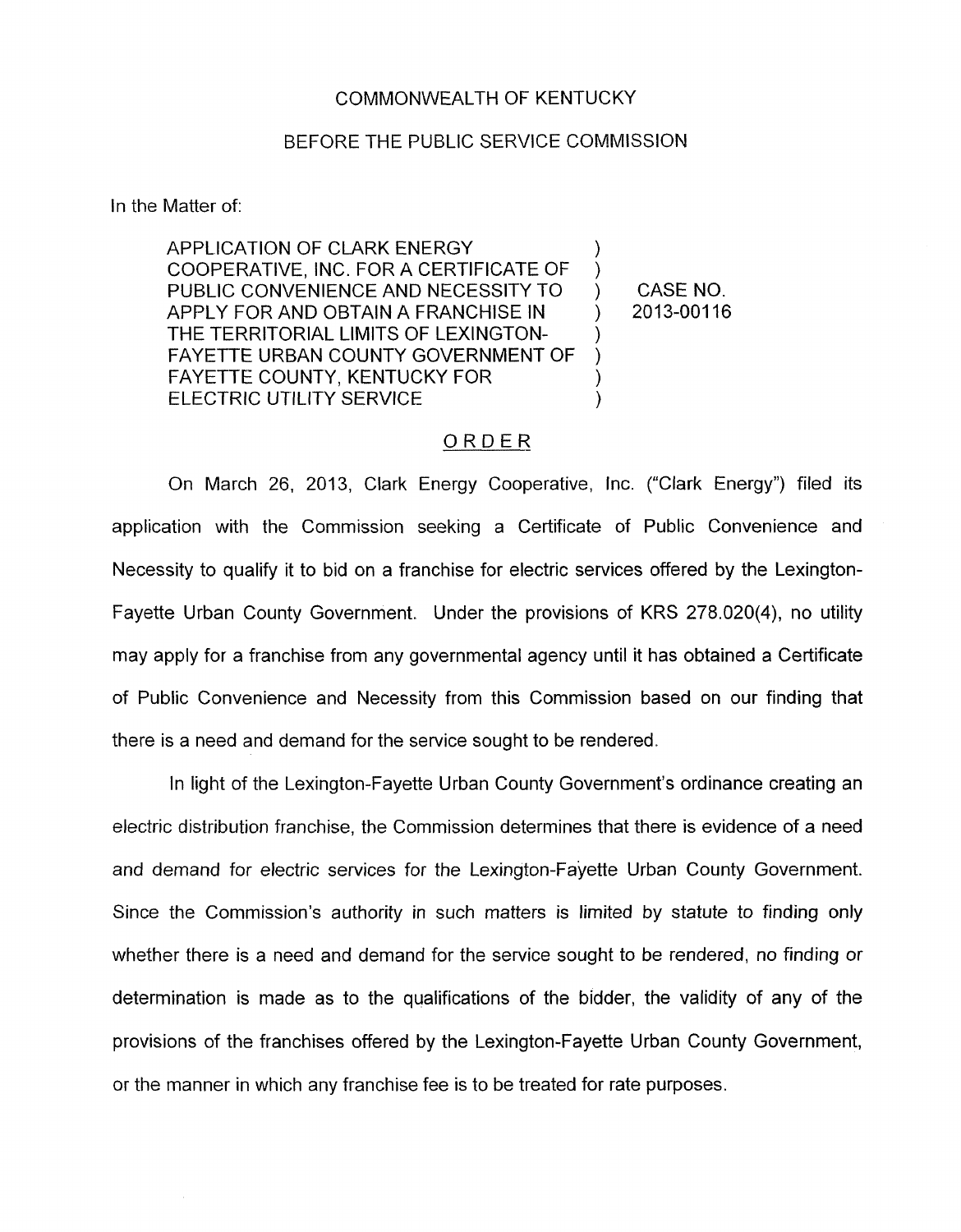IT IS THEREFORE ORDERED that:

1. Clark Energy is granted a Certificate of Public Convenience and Necessity that authorizes it to bid on a franchise for electric services offered by the Lexington-Fayette Urban County Government

2. If Clark Energy is not the successful bidder, Clark Energy shall, within ten days of the award of the franchise at issue, file with the Commission a written notice stating that Clark Energy was not the successful bidder.

3. If Clark Energy is the successful bidder, Clark Energy shall, within ten days of the award of the franchise at issue, file with the Commission a copy of the executed franchise agreement.

**4.** Any documents filed pursuant to ordering paragraphs 2 or 3 of this Order shall reference the number of this case and shall be electronically submitted via the Commission's electronic Tariff Filing System.

5. This Order shall not be construed as granting a Certificate of Public Convenience and Necessity to construct utility facilities for the Lexington-Fayette Urban County Government.

*n*  **ATTES** Executive

By the Commission

**ENTERED** APR 01 2013 KENTUCKY PUBLIC <u>SERVICE COMMISSION</u>

Case No. 2013-001 16